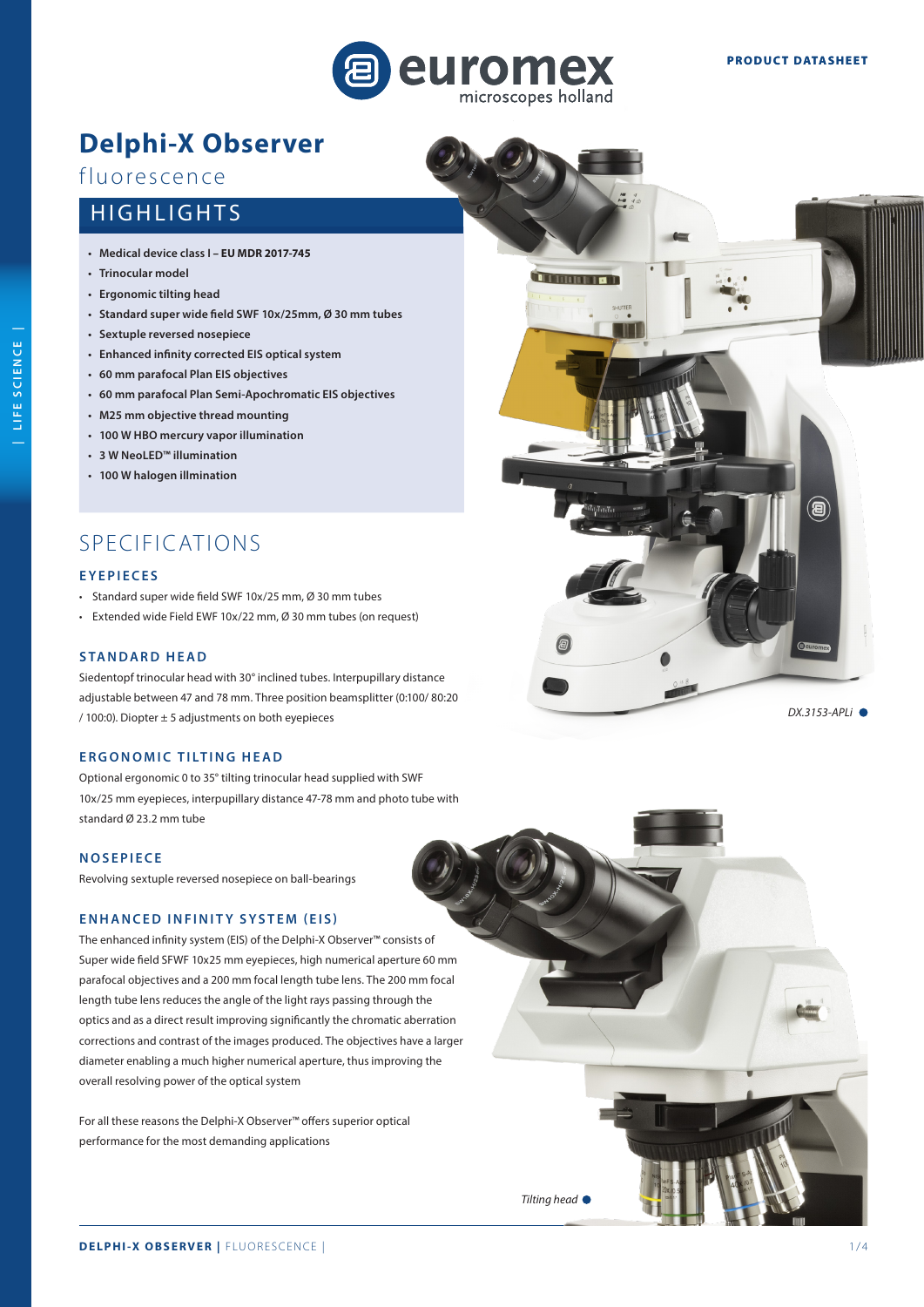

#### **OBJECTIVES**

| <b>Plan PLi</b>              | $2x/0.06^{(1)}$ | 4x/0.10 | 10x/0.25          | 20x/0.40 | S40x/0.65 |  |                | $550x/0.95$ oil <sup>(1)</sup> $560x/0.80^{(1)}$ $5100x/1.25$ oil $5100x/1.25$ oil iris <sup>(1)</sup> |
|------------------------------|-----------------|---------|-------------------|----------|-----------|--|----------------|--------------------------------------------------------------------------------------------------------|
| <b>Plan Semi-Apo Fluarex</b> |                 | 4x/0.13 | $10 \times 70.30$ | 20x/0.50 | S40x/0.75 |  | S100x/1.30 oil |                                                                                                        |

*All objectives are 60 mm parafocal and have a M25 mm mounting thread. All optics are anti-fungus treated and anti-reflection coated for maximum light throughput. All S40x, S50x, S60x and S100x objectives are spring loaded*

*(1) Optional* 

## **PLAN ACHROMATIC EIS OBJECTIVES**

#### *(clinical routine applications)*

The Delphi-X Observer™ is standard supplied with Plan Achromatic 4x/0.10, 10x/0.25, 20x/0.40, S40x/0.65 and S100x/1.25 (oil immersion) infinity corrected EIS objectives

*Available as an option:* 

*2x/0.06, S50x/0.95 (oil immersion) and S60x/0.80*

#### **PLAN SEMI-APOCHROMATIC FLUAREX OBJECTIVES**

## *(anatomo- and histopathology applications)*

The Delphi-X Observer™ can also be supplied with Plan Semi-Apochromatic 4x/0.13, 10x/0.30, 20x/0.50, S40x/0.75 and S100x/1.30 (oil immersion) infinity corrected EIS objectives

#### **STAGE**

190 x 152 mm stage with 78 x 32 mm integrated right-handed mechanical stage. Designed for 2 slides. Standard supplied with scratch-resistant Gorilla glass. Sapphire scratch-resistant glass is available on request. Left-handed mechanical stage is available on request

#### **FOCUSING**

Coaxial coarse and fine adjustment, 100 graduations, 1 µm precision, 100 μm per rotation, total travel range is approximately 35 mm. Supplied with an adjustable rack stop to prevent damage to sample and objectives. The coarse adjustments are equipped with friction control. The focusing knobs can be switched from left to right according to the user's preference

#### **CONDENSER FOR BRIGHTFIELD**

In height adjustable N.A. 0.90/1.25 Abbe swing-out condenser with numerical aperture identification marks

### **ILLUMINATION FOR FLUORESCENCE**

The attachment for fluorescence of the Delphi-X Observer™ is equipped with a rotating block which can contain up to 6 filter cubes and supplied with 100 W HBO mercury vapor light source for broad powerful light spectrum

Supplied with standard fluorescence filters sets for Blue excitation (EX460- 490 DM500 EM520LP) and Green excitation (EX510-550 DM570 EM590LP), UV shield and external power supply

*Other more specific and optimized application-related fluorescence filter sets are also available*

### **DIASCOPIC ILLUMINATIONS**

Two Köhler illuminations are available for the Delphi-X Observer™ microscope:

- Diascopic intensity adjustable 3 W NeoLED™ Köhler illumination with internal 100-240 V power supply
- Diascopic intensity adjustable 100 W halogen Köhler illumination with internal 100-240 V power supply

The diascopic halogen illumination comes with 2 push-in/push-out neutral density filters for smooth attenuation of the light intensity for all kind of samples. The diascopic NeoLED™ illumination comes with 1 neutral density filter

#### **NEOLED™**

The innovative NeoLED™ design is a combination of a custom LED and a specially designed thin lens with a short focal length in order to obtain three main benefits:

- More oblique light from the LED light source can be captured, which increases the light output significantly
- Less energy is required to achieve this level of light intensity
- The larger aperture of NeoLED™ allows the optical system to produce images at higher resolutions, very close to the theoretical diffraction limit of the optics

#### **ICARE SENSOR**

The unique iCare Sensor is developed to avoid unnecessary loss of energy. The illumination of the microscope automatically switches off shortly after microscopists step away from their position

#### **CARRYING GRIP**

The carrying grip at the back of the microscope ensures safe transportation of the microscope and the integrated tool & holder makes sure the right tool is always available

### **PACKAGE CONTENT**

Supplied with power cord, dust cover, a spare fuse, user manual and 5 ml immersion oil

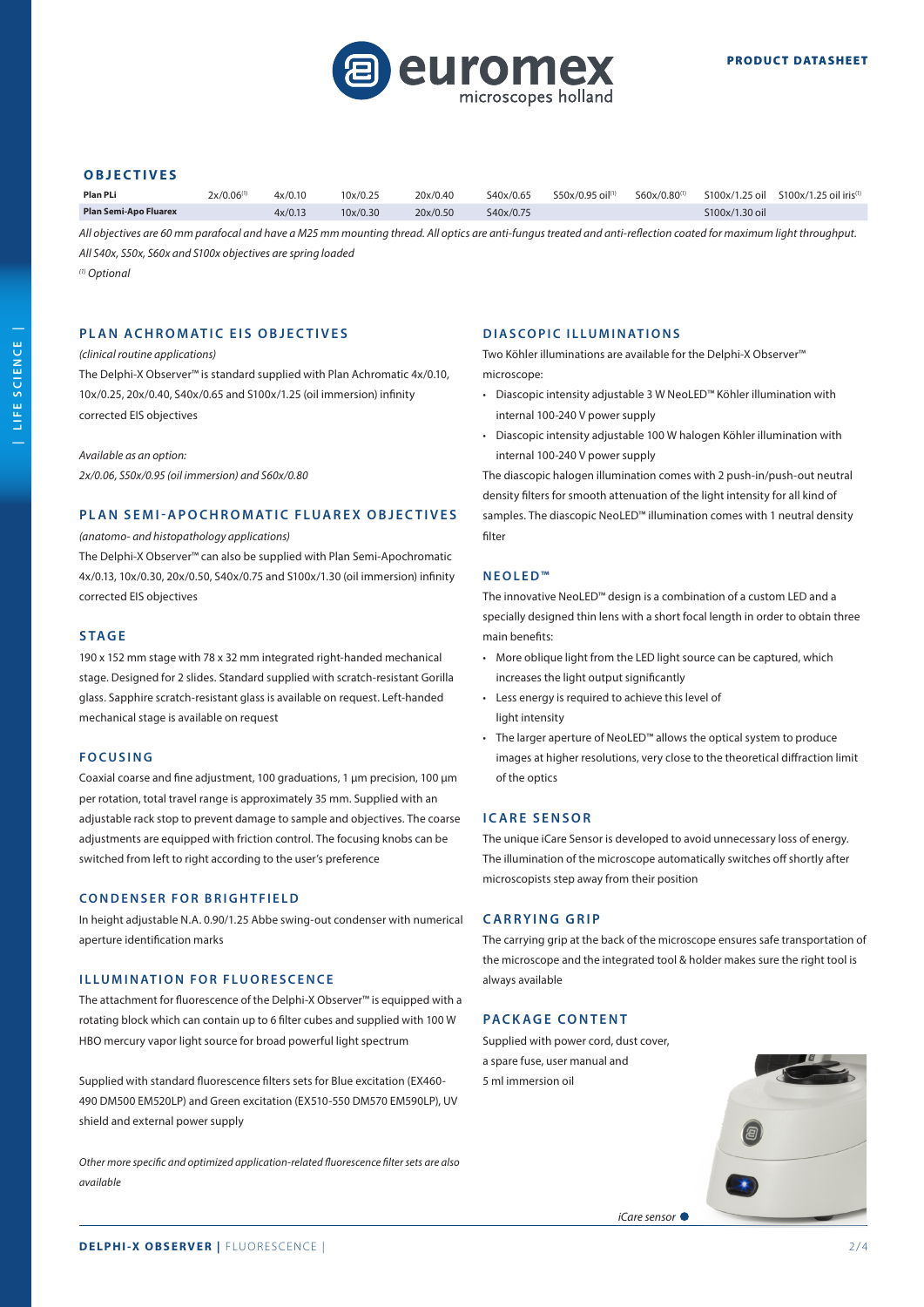

# **STANDARD GENERAL PURPOSE FLUORESCENCE FILTER SETS**

# **FILTER SET FOR BLUE EXCITATION (DX.9745)**



# **FILTER SET FOR GREEN EXCITATION (DX.9746)**



# **FILTER SET FOR VIOLET EXCITATION (DX.9747)**



**FILTER SET FOR ULTRA-VIOLET EXCITATION (DX.9748)**



# **DELPHI-X OBSERVER FOR FLUORESCENCE WITH TRINOCULAR ( ERGONOMIC TILTING) HEAD**

| <b>MODELS</b>    | Standard<br>trinocular | Ergonomic<br>tilting head | SWF 10x/25 mm<br>eyepieces | <b>EIS objectives</b> | Plan 4/10/20/S40/S100x oil Plan Semi-Apo Fluarex 4/10/20/S40/ 3 W NeoLED™ Köhler<br><b>S100x oil EIS objectives</b> | illumination | 100 W Halogen Köhler<br>illumination |
|------------------|------------------------|---------------------------|----------------------------|-----------------------|---------------------------------------------------------------------------------------------------------------------|--------------|--------------------------------------|
| DX.3153-PLi      |                        |                           |                            |                       |                                                                                                                     |              |                                      |
| DX.3158-PLi      |                        |                           | ٠                          |                       |                                                                                                                     |              |                                      |
| DX.3153-APLi     |                        |                           |                            |                       |                                                                                                                     |              |                                      |
| DX.3158-APLi     |                        |                           | ٠                          |                       |                                                                                                                     |              |                                      |
| DX.3153-PLi/HAL  | $\bullet$              |                           |                            |                       |                                                                                                                     |              |                                      |
| DX.3158-PLi/HAL  |                        |                           | ٠                          |                       |                                                                                                                     |              |                                      |
| DX.3153-APLI/HAL | $\bullet$              |                           |                            |                       |                                                                                                                     |              |                                      |
| DX.3158-APLI/HAL |                        |                           |                            |                       |                                                                                                                     |              |                                      |